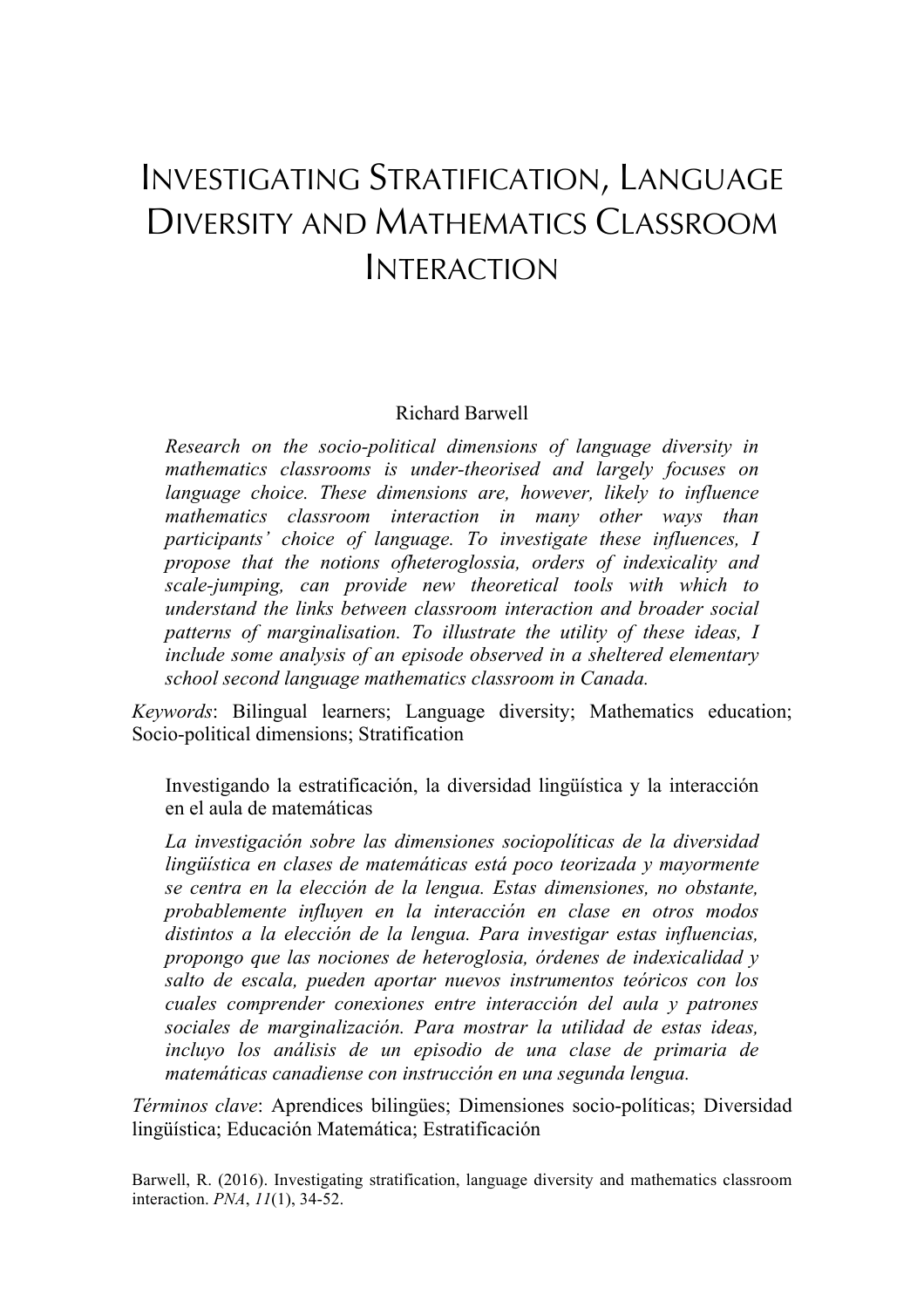The impact of language diversity in mathematics classrooms has been the focus of an increasing amount of research (see, for example, Barwell, 2009; Barwell et al., 2016; Halai & Clarkson, 2016). Language diversity in mathematics classrooms can take many forms. For this paper, I use language diversity to refer to any classroom in which any of the participants uses more than one language in their daily life. This definition includes classrooms commonly referred to as bilingual or multilingual or second language classrooms, as well as classrooms in which the languages of some students are not used and not recognised. This definition is consistent with contemporary sociolinguistic perspectives that challenge rigid separations between languages or language situations (e.g., Blommaert, 2010; Makoni & Pennycook, 2007).

Research on language diversity in mathematics classrooms can be organised into three main groups: cognitive research, discursive research, and sociopolitical research (Barwell, 2014a). Cognitive research has mostly looked at language diversity from an individual perspective to understand how it influences their mathematical thinking and performance (e.g., Dawe, 1983). In this work, individuals who use multiple languages, such as bilingual learners, multilingual learners, or second language learners are the main unit of analysis. Discursive research looks at how language diversity affects students' participation in mathematics classroom interaction (e.g., Moschkovich, 2009). The main unit of analysis in this kind of research is classroom talk, rather than individual learners or teachers. Finally, socio-political research has sought to highlight how language is not simply a means of communication or a tool for thought; the way language is used means that some participants may be privileged in different ways, while others may be marginalised (e.g., Setati, 2008). Such influences are sometimes systemic and reflect wider social forces, such as those of racism or class. Of course, these groupings are quite general and are not mutually exclusive. Much socio-political research, for example, deploys discourse theories and methods. The characterisation is simply a way to make sense of underlying trends in the research literature.

In this paper, I argue that research in the socio-political group remains theoretically under-developed. I develop this argument in the next section, in which I look at some of the literature in more depth. I then seek to contribute to the necessary development of this area of research by drawing on theoretical ideas from the contemporary sociolinguistics of multilingualism, include the concept of orders of indexicality. These theoretical ideas make it possible to link general notions of the political role of language in mathematics classrooms to the subtleties of everyday mathematics classroom interaction. I illustrate these ideas with a brief example of data analysis from an ethnography of second language mathematics classrooms in Canada. My aim is to demonstrate that these theoretical ideas make it possible to develop a more nuanced understanding of how language is implicated in the stratification of students' participation in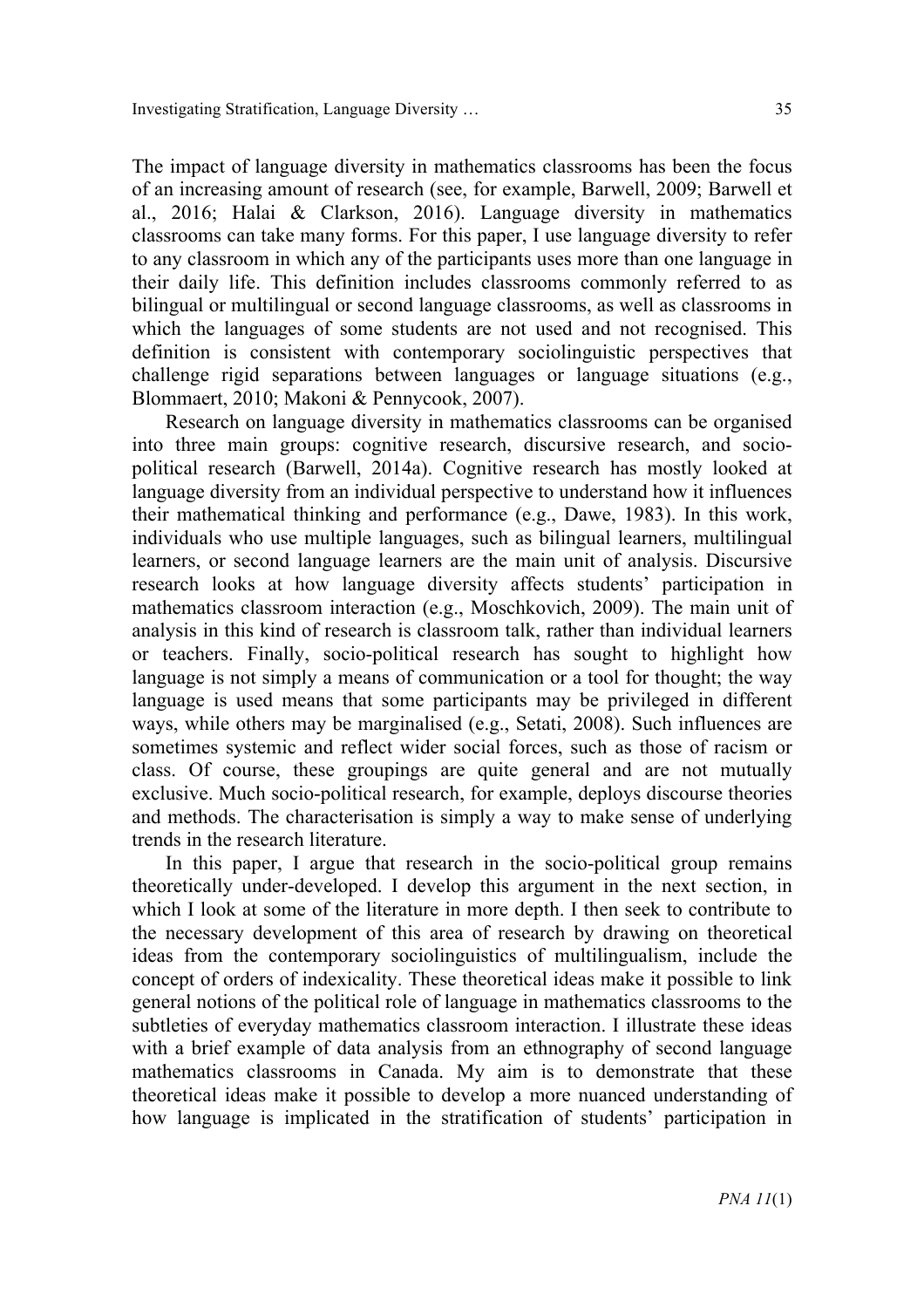mathematics.

# SOCIO-POLITICAL RESEARCH ON LANGUAGE DIVERSITY IN MATHEMATICS EDUCATION

Research on mathematics classroom interaction in multilingual settings dates back at least to the 1990s. Much of this work has adopted a view of language as a "resource". Research on teaching practices includes Adler's (2001) identification of dilemmas that arose for several teachers in different multilingual mathematics classrooms in South Africa, Khisty's (1995) comparison of three teachers in Spanish-English bilingual classrooms in the USA, and Moschkovich's (1999) study of a Spanish-English bilingual mathematic class also in the USA. These studies highlight the challenges many teachers face in working with students who draw on multiple languages in the mathematics classroom. The dilemma (to use Adler's term) of whether or not to give explicit attention to mathematical language or focus on the mathematical ideas was a challenge that emerged in all three studies. Research on students' participation, meanwhile has identified several resources on which students may draw in mathematical discussion. These resources include code-switching (Planas & Setati, 2009; Setati, 2005); genre and narrative (Barwell, 2003); and gestures, writing and diagrams (Moschkovich, 2009). While the majority of these studies show some awareness of the sociopolitical dimension of language, this awareness is not always apparent in the design and conceptualisation of the research.

In recent years, research has emerged that gives more explicit attention to the socio-political dimension (e.g., Norén, 2015; Planas, 2011; Planas & Civil, 2013; Setati, 2005, 2008). Much of this research is actually based on discursive analyses. For example, Setati's (2005, 2008) work is based on Gee's concept of cultural models (Gee, 1999), which he uses to refer to shared assumptions about how the world works.

In one study, for example, Setati (2008) interviewed mathematics learners and teachers in multilingual South Africa, in which, in principle, mathematics can be taught in any of 11 official languages. Setati used the concept of cultural models "to explore why teachers and learners prefer the language(s) that they choose for learning and teaching mathematics" (p. 105). In her analysis, Setati uncovered a cultural model about English as an international language that provides access to jobs and higher education. This cultural model appeared to dominate decisions about which language should be used to learn and teach mathematics, even when participants expressed some awareness that this choice made learning mathematics more challenging. This study clearly highlights a socio-political tension about the choice of language for learning and teaching mathematics in a context of language diversity. The cultural model of English as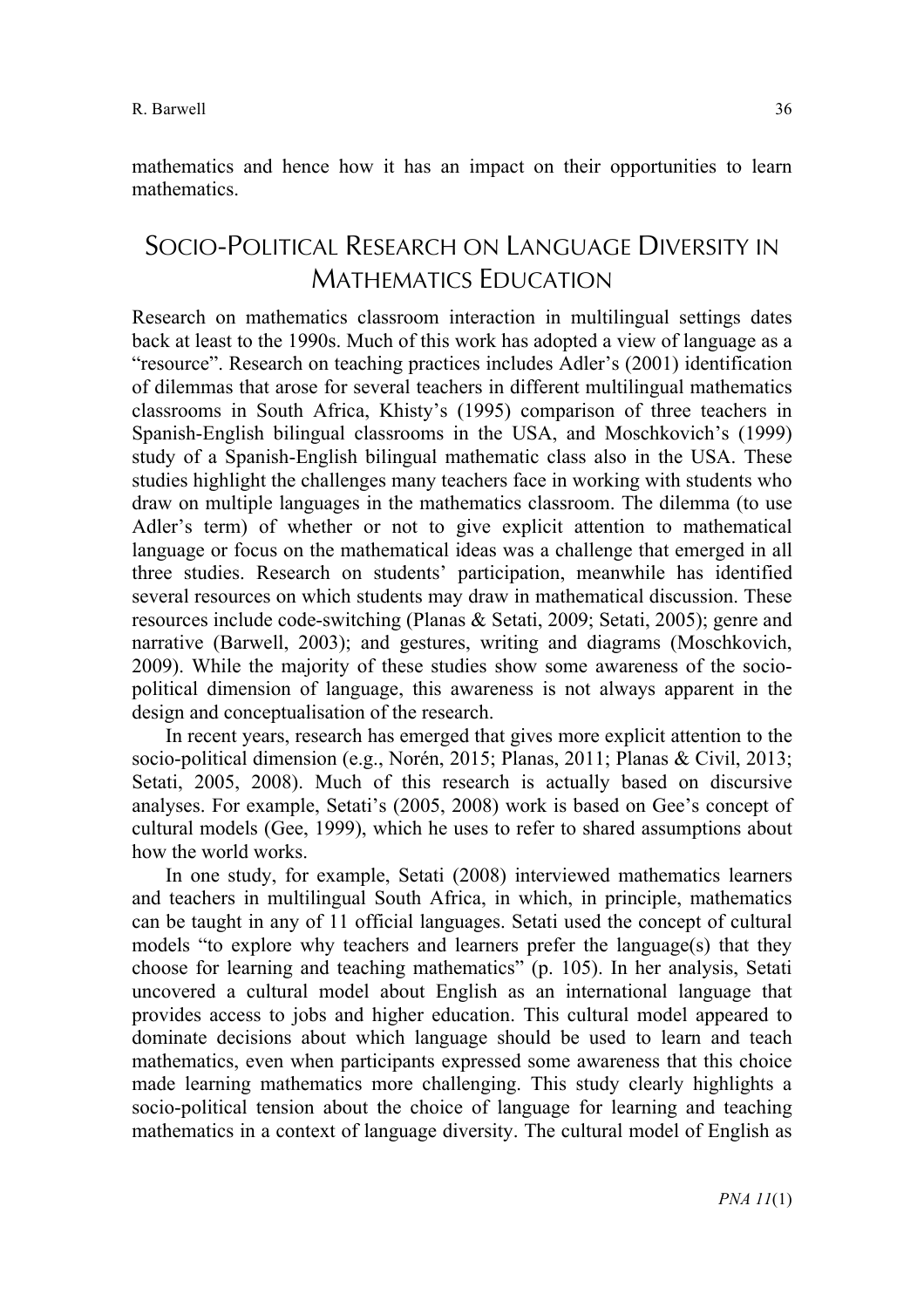an international language is political in nature—it privileges a particular language and people who are able to use it effectively. Moreover, learning English is seen as more important than learning mathematics; given the choice, learners preferred to learn English at the cost of a deeper understanding of mathematics. While this study, and several others by Setati, serves to highlight the political role of language in the context of language diversity in mathematics classrooms, it does little to theorise the nature of this role and, in particular, its impact on classroom interaction.

A more theoretically robust approach has recently been proposed by Planas and Setati-Phakeng (2014) based on a framework from language planning research. The framework, first developed by Ruiz (1984), distinguishes three approaches: language-as-right, language-as-resource, and language-as-problem. Planas and Setati-Phakeng reject the language-as-problem approach and seem to support the language-as-right approach. Indeed, in the two contexts in which they work (Catalonia in Spain and South Africa), language rights are prominent in political debate. They argue, however, that language-as-resource is an approach that is closer to the reality of daily classroom life and it also validates much of the previous research I have already referred to, which identifies various different language resources used by mathematics learners in contexts of language diversity.

The notion of language as resource is, however, in pedagogical terms, not straightforward. Planas and Civil (2013) investigated the language choices of students and teachers in mathematics classrooms in Catalonia and Arizona. Rather like Setati (2008), they found that the pedagogical value of students' home languages may be overridden by broader political considerations. As a result of their analyses, they concluded that the useof language as a resource by mathematics teachers is mediated by political considerations. The resulting tension boils down to the long-standing issue in second language settings of whether to focus more on ensuring students learn the language of instruction, or whether to focus more on ensuring that they learn mathematics. This is, in fact, a recurrence of the dilemma mediation noticed by Adler (2001) and prevalent in many other studies (e.g., Barwell, 2012).

It is fairly clear, then, that the socio-political dimension of language influences what happens in mathematics classroom interaction. The research I have discussed has tended to focus, however, on one single aspect of language use: the choice (if it is a choice) of language. Thus, in Setati's (2008) work, the choice is between English and an African language or languages. In Planas and Civil's (2013) study, the choice is between Spanish and English, or Catalan and Spanish. The socio-political dimension of language is, however, likely to influence mathematics classroom interaction in many other ways than participants' choice of language. I do not mean to imply that the choice (or nonchoice) of which language(s) may be used in a mathematics classroom is not important, or not political in nature; rather, I suggest that the socio-political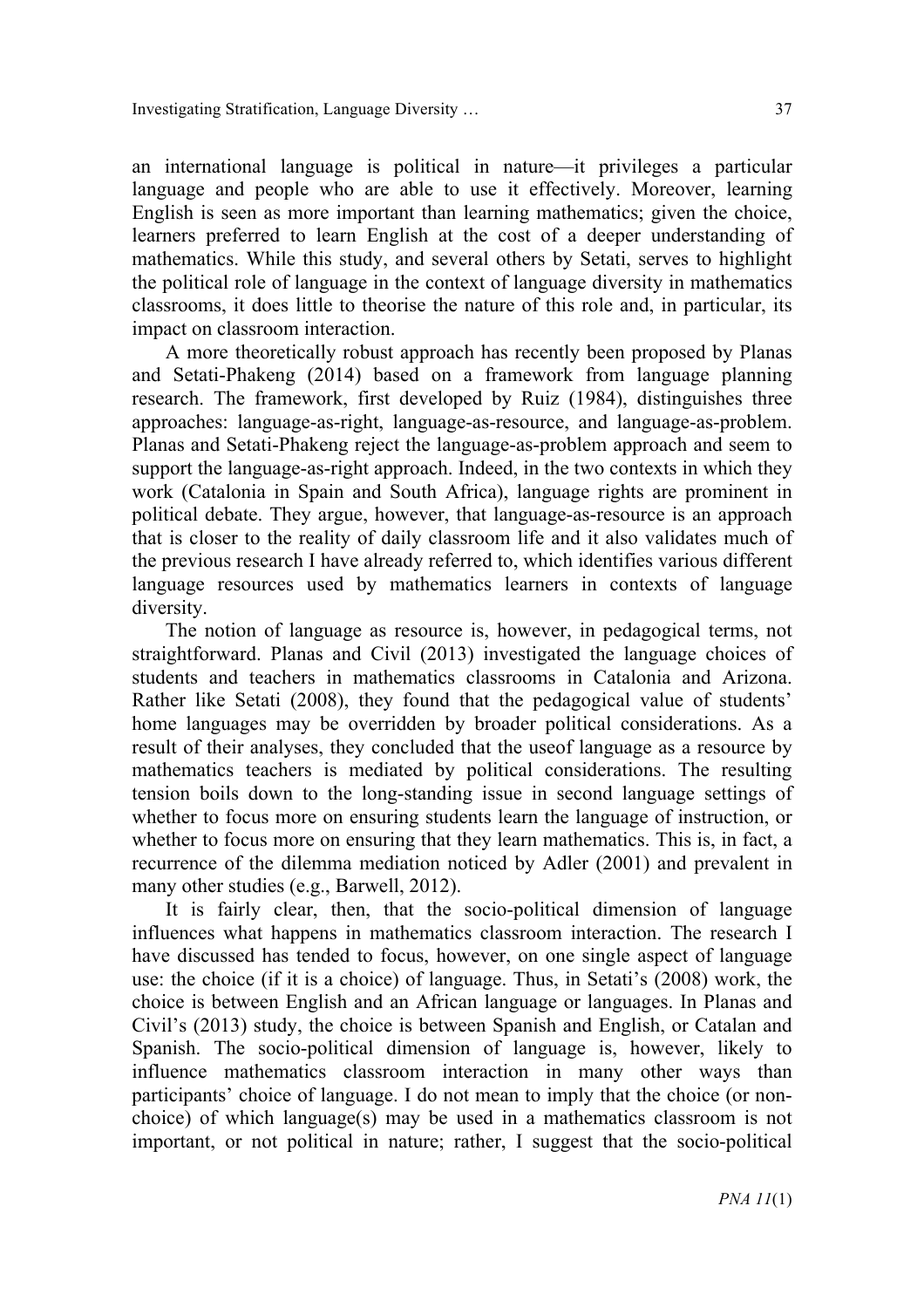dimension of language is likely to influence many other aspects of language use in mathematics classrooms, but these aspects have received much less attention. A stronger theorisation of the socio-political dimensions of mathematics classroom interaction therefore needs to be broader in scope than a focus on language choice only.

# HETEROGLOSSIA AND ORDERS OF INDEXICALITY

There have been some significant shifts in how multilingualism (and language itself) is conceptualised and understood in recent years. Many of these shifts can be traced, in part, to the work of Bakhtin (1981) who developed a view of language as situated, dialogic, and tension-filled. Bakhtin's ideas have led to a view of multilingualism that, rather than focusing on discrete, clearly defined languages and associated clearly defined groups of speakers, looks at language as social practice situated in social and political contexts (Blackledge & Creese, 2010, p. 25). More specifically, Bakhtin (1981) defines the key concept of heteroglossia as "the social diversity of speech types" (p. 263). He describes this diversity as follows.

*At any given moment of its evolution, language is stratified not only into linguistic dialects in the strict sense of the word […] but also […] into languages that are socio-ideological: languages of social groups, "professional" and "generic" languages, languages of generations and so forth.* (Bakhtin, 1981, pp. 271-272)

*Heteroglossia*, then, refers to the many patterns that arise within language and which can be associated with some group of people, situation, activity or other social formation. Bakhtin (1981) describes these distinctions in terms of the stratification of language. There are a couple of important points to note about this account. First, the many different patterns within the diversity of language overlap and intersect. The language of teachers, the language of mathematics and the language of a particular region may all be present in the same utterance. Moreover, the distinctions between the speech types to which Bakhtin (1981) refers are produced by these practices; they are not pre-given. Thus, what counts as an accent, as "teacher talk" or even as a language, is locally produced (Bailey, 2007). The way that language practices can "point to" such associations, allowing us to recognise particular activities, group memberships or situations, is called *indexicality*. This aspect of language is important in framing particular utterances, so making them interpretable.

Bakhtin (1981) proposes that heteroglossia is one "pole"; the other he refers to as "unitary language". This pole represents the idea that languages are rulegoverned systems. If heteroglossia represents the idea that humans shape language, "unitary language" represents the idea that humans must follow the pre-existing rules of language. No such rules exist, of course, but the idea that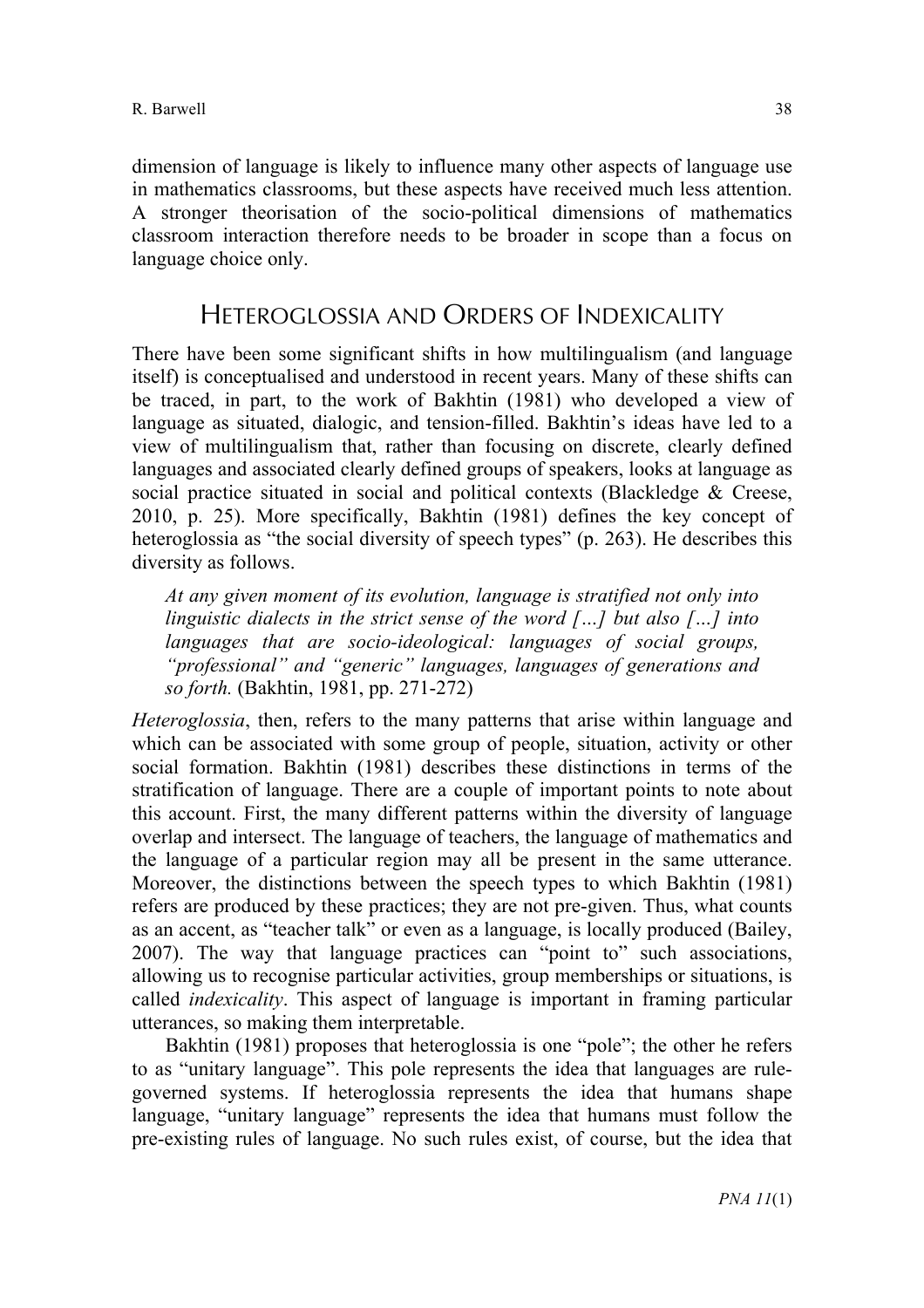they do is widespread in popular culture, apparent in the importance attached to correct spelling, "good" diction and the existence of bodies like the *Académie Française* whose function is to patrol the linguistic frontiers and ensure that the language stays pure. Unitary language is, moreover, closely linked with social stratification: So-called "standard" forms of using language are typically the forms of the governing classes. This concept explains, for example, the preference for English for learning mathematics observed in Setati's (2008) study. In South Africa, English is the force of unitary language and is the language of the elite, successful and powerful. Indeed, the tensions between heteroglossia and unitary language can be seen in much of the research on language diversity in mathematics education around the world (see Barwell, 2012, 2014b).

Second, the tension between heteroglossia and unitary language and indexicality, make a link between specific instances of language use and broader social patterns and forces, like Blackledge and Creese (2009) suggest.

*Linguists have increasingly turned to the works of Bakhtin and his collaborator Volosinov because their theories of language enable connections to be made between the voices of social actors in their everyday, here-and-now lives and the political, historical, and ideological contexts they inhabit. In familiar terms, Bakhtin's philosophy of language contributes to the means by which we may understand the structural in the agentic and the agentic in the structural; the ideological in the interactional and the interactional in the ideological; the "micro" in the "macro" and the "macro" in the "micro".* (pp. 237-238)

Ways of talking both reflect the socio-historical dimension of language and create this dimension for the future. So when learners prefer English for learning mathematics in South Africa, they are influenced by the perceived role of English as the language of the elite, successful and powerful. At the same time, they are also reproducing this stratification each time the make a choice in favour of English. The link between micro and macro highlighted by Blackledge and Creese offers valuable traction in linking classroom interaction with the broader socio-political dimensions of language use in mathematics classrooms. Individual utterances (micro) shape and are shaped by broader socio-political language forces (macro).

Third, these different ways of talking are stratified; some ways of talking are considered more valuable than others, as already discussed in relation to the concept of unitary language. However, unitary language is a fairly crude account of stratification. Blommaert (2010) offers a more nuanced account that can more easily be applied to the analysis of mathematics classroom interaction than the crude account of stratification implied by the concept of unitary language. This account is based on the concept of indexicality, which I explain in what follows.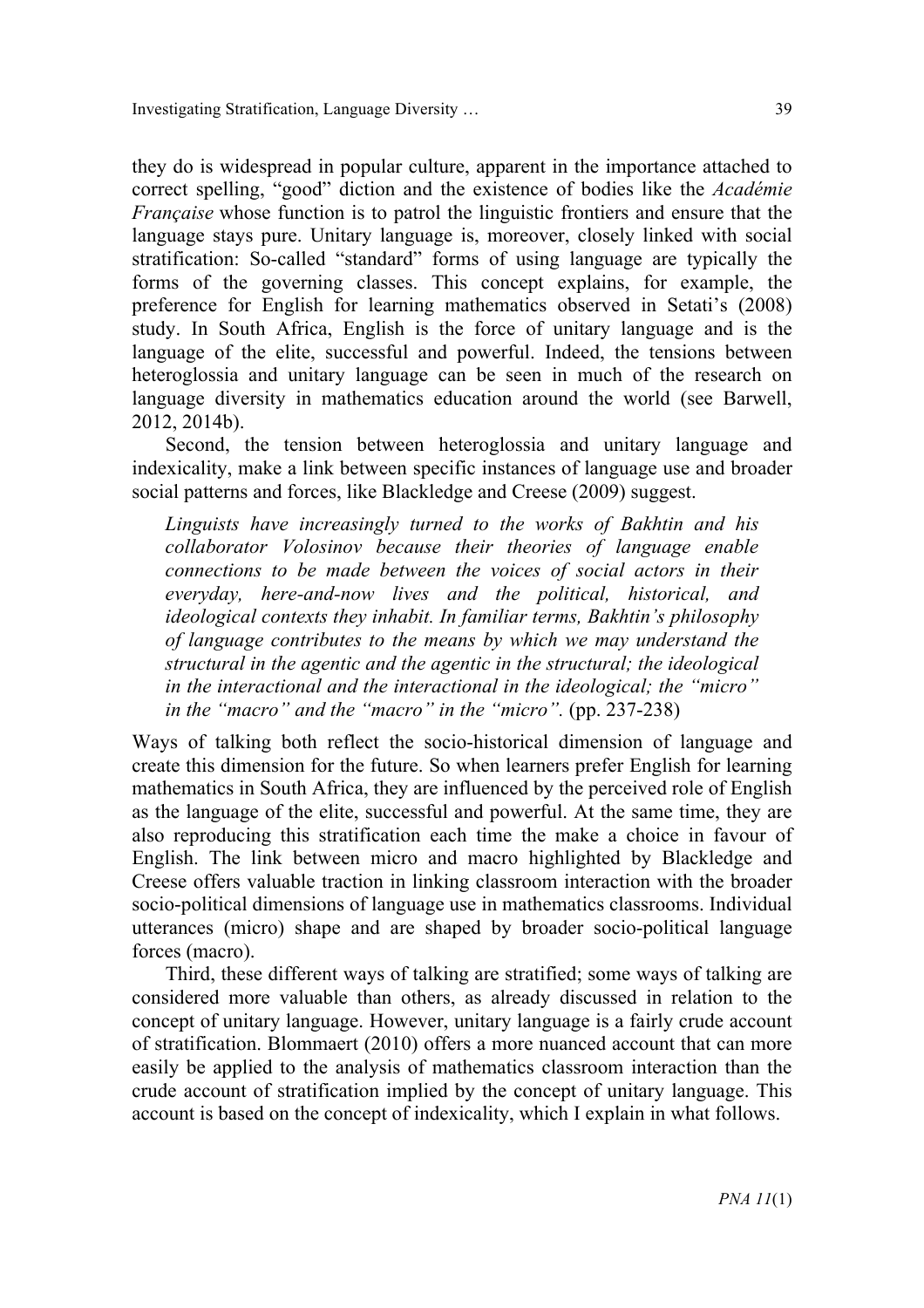*Ordered indexicalities operate within large stratified complexes in which some forms of semiosis are systemically perceived as valuable, others as less valuable and some are not taken into account at all, while all are subject to rules of access and regulations as to circulation. That means that such systemic patterns of indexicality are also systemic patterns of authority, of control and evaluation, and hence of inclusion and exclusion by real or perceived others.* (Blommaert, 2010,p. 38)

The stratification of language can therefore be seen to be linked to inclusion or marginalisation through the way different ways of talking or writing are linked to more or less valuable or powerful groups or activities. This kind of stratification typically maps onto scalar differences in practices, so that local (i.e., present on a small scale), idiosyncratic practices are perceived as less valuable than more widely used (i.e., present on a wide scale), standardised practices (Blommaert, 2010, p. 35). Blommaert (2010) discusses several examples to illustrate the ideas of ordered indexicalities and scalar differences. For one, he refers to a price list for cold drinks found in London's Chinatown (p. 31). The price list is written in Chinese characters and in English. The English includes "quite spectacular typos" (p. 31), such as "Lced" for "Iced" and "Coffce" for "Coffee". Blommaert (2010) points out that for many customers in London, the Chinese characters are "a meaningless design", but which index "Chineseness" and a link with wider Chinatown. He also imagines the sign being printed somewhere in China, where the English would be equally meaningless, simply symbols to be reproduced in printed form. To customers in London, the spelling mistakes might be a source of amusement, but might also index less favoured or less valuable forms of English literacy. Hence, indexicality is itself situated, dependent on who is producing or interpreting language or text, as well as where they are and what they are doing. Blommaert (2010) illustrates this point stating that "the English spoken by a middle-class person in Nairobi may not be (and is unlikely to be) perceived as a middle-class attribute in London or New York" (p. 38).

The idea that language use indexes social stratification provides the link between micro moments of interaction and broader social patterns and forces. This account has the potential to make possible analyses of mathematics classroom interaction to explain some of the socio-political effects previously identified in the literature. For example, when a teacher in the study by Planas and Setati-Phakeng (2014) offers a translation of a word in a mathematics problem to help a student who is learning Catalan, she is managing the heteroglossia of her classroom in a way that indexes both the less preferred language of the student and the more "valuable" standard ways of talking about mathematics in Catalan. It is through this indexicality that stratification is produced, particularly if patterns of indexicality develop over time: In mathematics classrooms, it is commonly the student's ways of talking about mathematics that are positioned as less desirable and that are hence marginalised.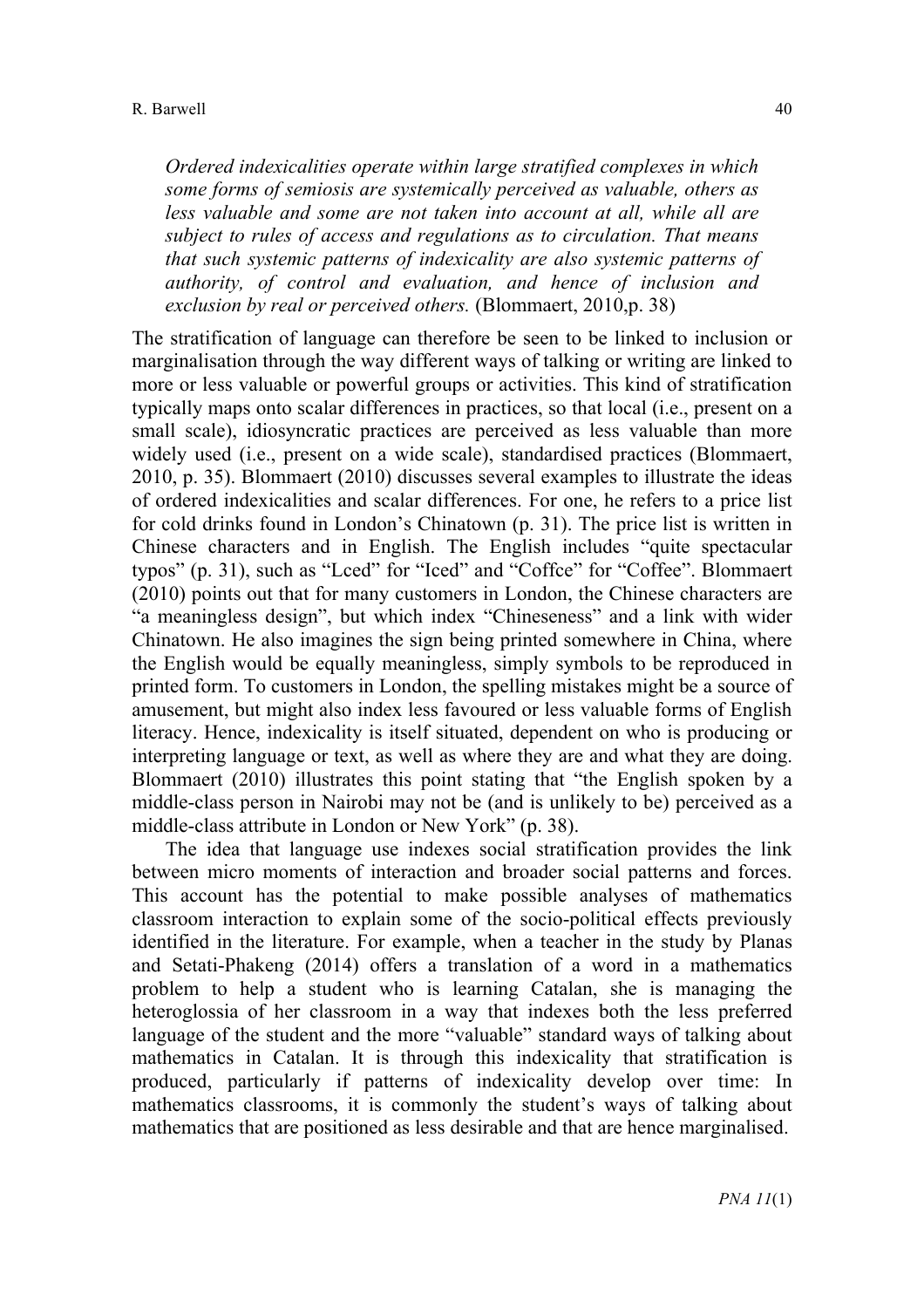Investigating Stratification, Language Diversity … 41

Blommaert (2010) calls these indexical shifts (from a less preferred to a more preferred form of language) "scale jumping" since such shifts often reflect effects of scale. In the moment in which the teacher in Planas and Setati-Phakeng's (2014) study translates a word in the problem for her student, she is invoking a way of talking that is the more widely used. The student's use of Spanish in many contexts would reflect the more widespread and dominant language; in Catalonia, however, this is not the case.

In the next section, I illustrate the potential of these theoretical ideas for more carefully analysing and understanding how socio-political forces play out in the minutiae of mathematics classroom interaction.

# RESEARCH SETTING: A SECOND LANGUAGE MATHEMATICS **CLASS**

From 2008 to 2012, I conducted an ethnographic study of mathematics learning in different second language settings in Canada, a country with two official languages, English and French. The example I have selected for this paper comes from data from one of these settings, located in an Anglophone school in the French-majority province of Quebec. The data come from interactions recorded in a Grade 5-6 (aged 10-12 year) sheltered class for students identified by the school as English as a second language (ESL) learners (based on a standardised test of English reading comprehension), and as falling behind in both English and mathematics. The small group of students meeting these criteria therefore studied these two subjects each morning in a separate class from their regular classmates. I visited the class regularly throughout the 2009-2010 academic year. During that time, enrolment in the class varied quite a bit but never went over nine students.

For most of the year, all of the students in the class were Cree, one of the original peoples of Canada. The children's families were from the many Cree communities in the James Bay region of northern Quebec. The students spoke Cree as a first language. They also spoke English, though with a range of proficiency levels. In the move from James Bay to the city, the students went from being part of the majority in small Cree communities in which their language is widely used, to part of a minority in a city dominated by French and English. The language of the school and of their mathematics classes was English and their mathematics teacher was a monolingual speaker of English. Nevertheless, in some situations I did observe students speaking Cree with one another.

During my visits to the class, I acted as a participant observer, making field notes during teacher-led activities, and interacting with the students during smallgroup work. The teacher often asked me to work with small groups of students. I made numerous audio recordings of whole-class interaction and some smallgroup work, including my own work with groups of students. I collected samples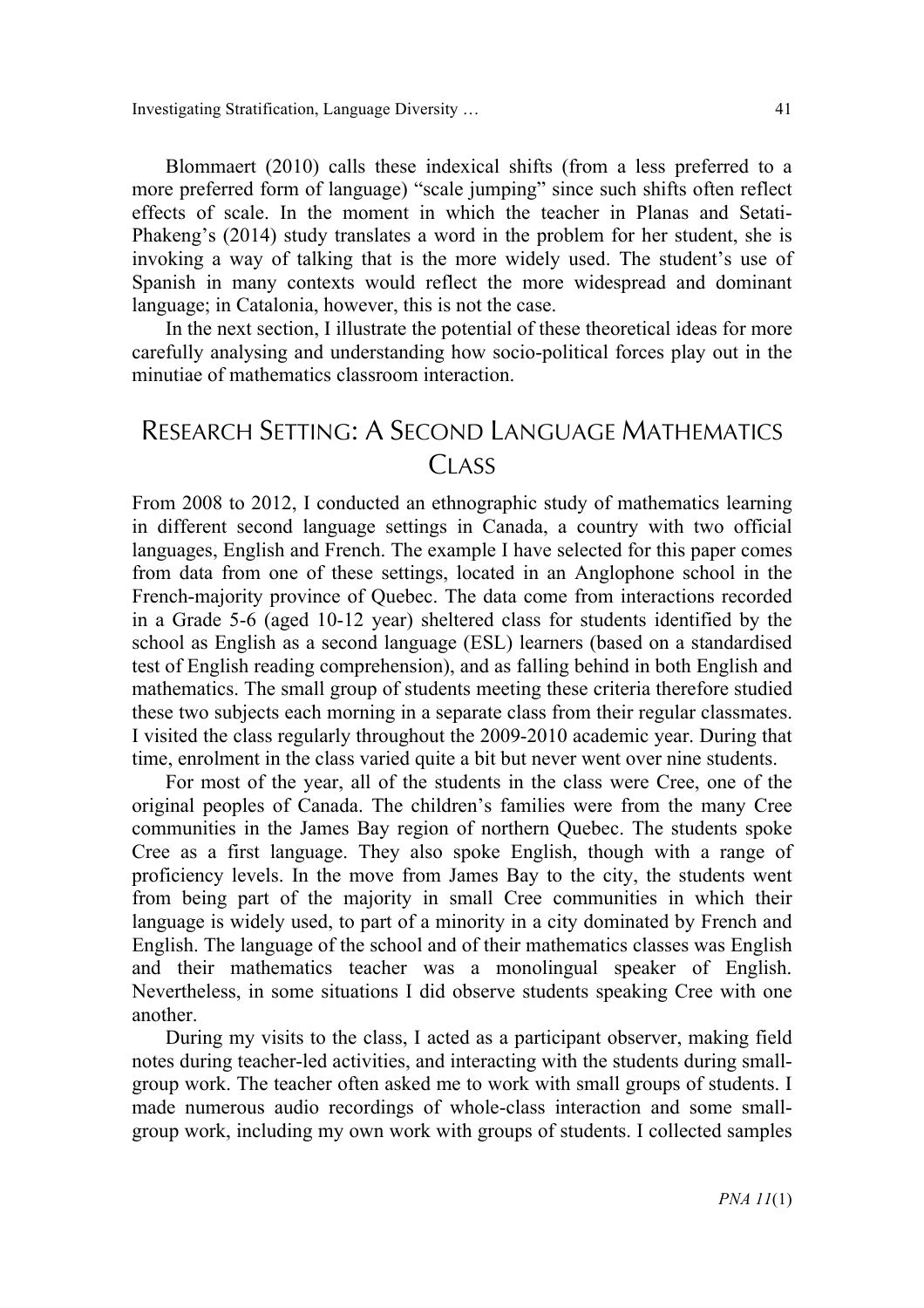of students' work and photographs of other artefacts, such as posters or work written on the blackboard. After each visit, I wrote a brief report summarising my observations.

For the purposes of illustration, in this paper I refer to an episode in which I worked with two students, Curtis and Ben, on a printed mathematical word problem about a tulip festival. The text of the problem was quite elaborate (i.e., more than a one-sentence word problem—see below) and I worked with the two students for approximately 20 minutes as they interpreted and solved the problem and wrote up their solution. I audio-recorded the entire episode and also took images of the students' completed written work. I have described aspects of this episode elsewhere (in particular, see Barwell, 2014b) but have not previously examined the stratification that arose in the students' interaction while they worked with each other and with me on the problem.

#### **The Tulip Festival Problem**

The word problem was presented in the form of a four-page booklet. The front cover included the title "Canada: Tulip Festival". The formulation of this problem is presented below.

*Every year Ottawa holds a world-renowned tulip festival in the month of May. There are different gardens in various locations, one of which is on Parliament Hill. The Canadian Tulip Festival was established to honour Queen Juliana of the Netherlands, in 1953. It is the largest tulip festival in the world, making this flower the International symbol of friendship and the beauty of spring. This festival receives thousands of tourists every year from North America, Europe, and Asia and has an economic impact of approximately \$50 million on the Ottawa region.*

The text continues on the next page, which I present in what follows.

*You are a gardener hired to plant tulip bulbs for the Canadian Tulip Festival in May. You decided to arrange the flowers in a V for Victory format. You decide to use a pattern to make your design. Here is the design you started.* 

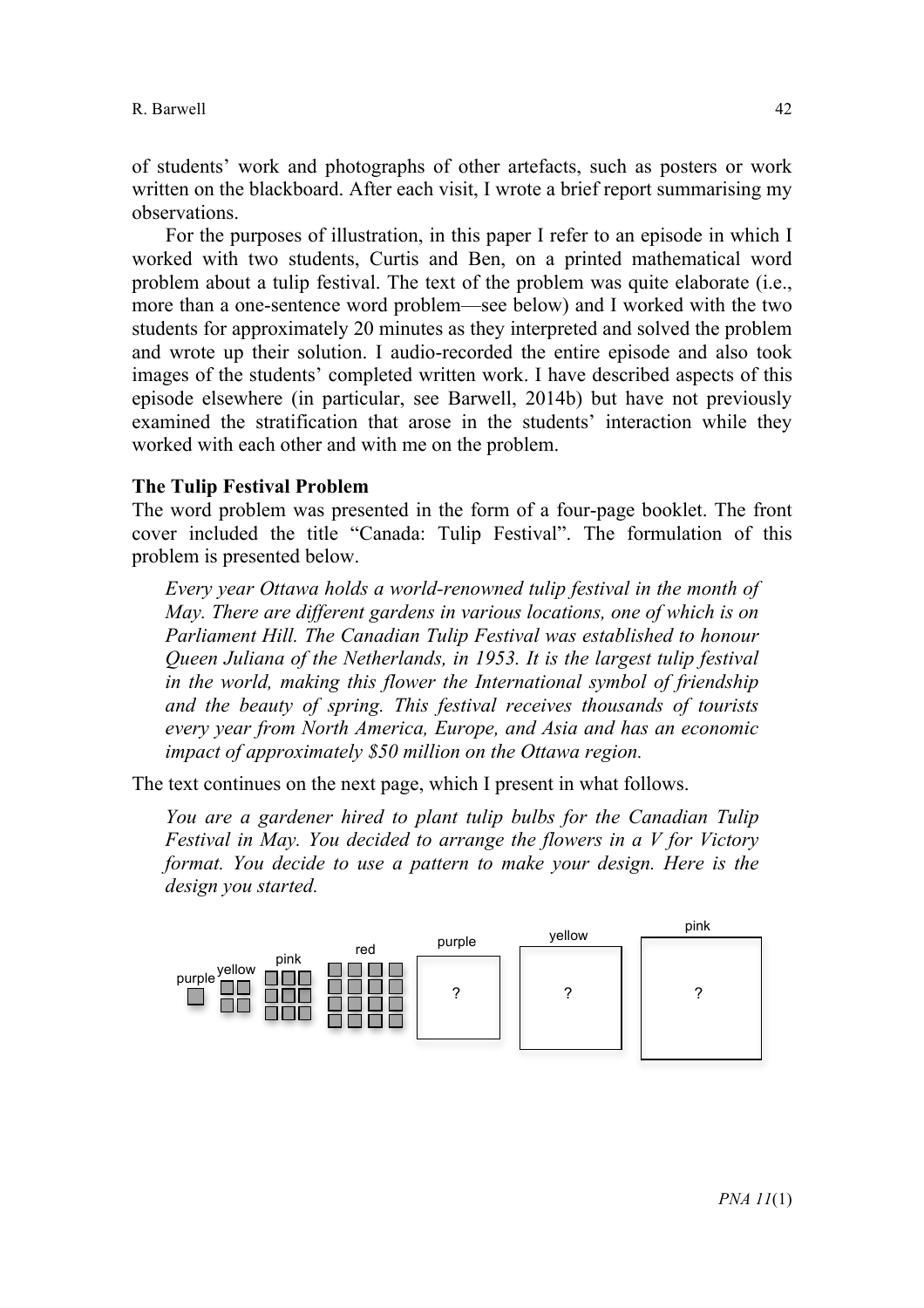*How many purple, yellow, and pink tulips do you need to complete the*  design? Show all your work<sup>1</sup>.

The problem text has a number of indexical features relevant to the students' subsequent work (and certainly this list is not exhaustive).

- ♦ The text is in English, which in itself indexes institutional norms (English as the language of the school board), provincial expectations (English as one of two official languages for education in Quebec), and Englishspeakers as the dominant language group in Canada.
- ♦ The introductory text giving the background to the tulip festival indexes factual registers typical of textbooks or informational texts, such as tourist brochures.
- ♦ The text indexes a particular place, Ottawa, and a particular event, the tulip festival, with which people in the region might be expected to have some familiarity. More specifically, and crucially for this episode, the text assumes a familiarity with tulips, a flower that is very common in the spring in this region. These associations, combined with the register used in the first part of the problem (e.g., Ottawa as the national capital, "world-renowned"), index a form of "Canadian-ness" reinforced by the reference to Canada's parliament.
- ♦ The full text is an elaborate form of word problem, with a scenario, some information and a mathematical calculation to be carried out. The presentation and structure of the text thus indexes the specific genre of mathematical word problems. This genre is widespread in Canadian mathematics classrooms (and in many other countries) and this particular form, known in Quebec as a situational problem, is a common form of assessment item in the province, used both locally as well as in the obligatory provincial mathematics tests that all students must take at the end of Grades 2, 4 and 6.
- ♦ The statement of the problem indexes the activity of gardening and the role of gardener ("you are a gardener"), perhaps as a way to link from the information about the tulip festival to the requirements of the mathematical task. The text makes assumptions about the role of a gardener, including the idea that a gardener can "decide" how to arrange the tulips (although, of course, the students cannot decide—their "deciding" has already been decided!).
- ♦ The text indexes certain mathematical forms (e.g., through the diagrams, vocabulary etc.), particularly geometric patterns and associated numerical

 $\frac{1}{1}$ <sup>1</sup>The diagram is my reproduction of the slightly more elaborate version given to the students.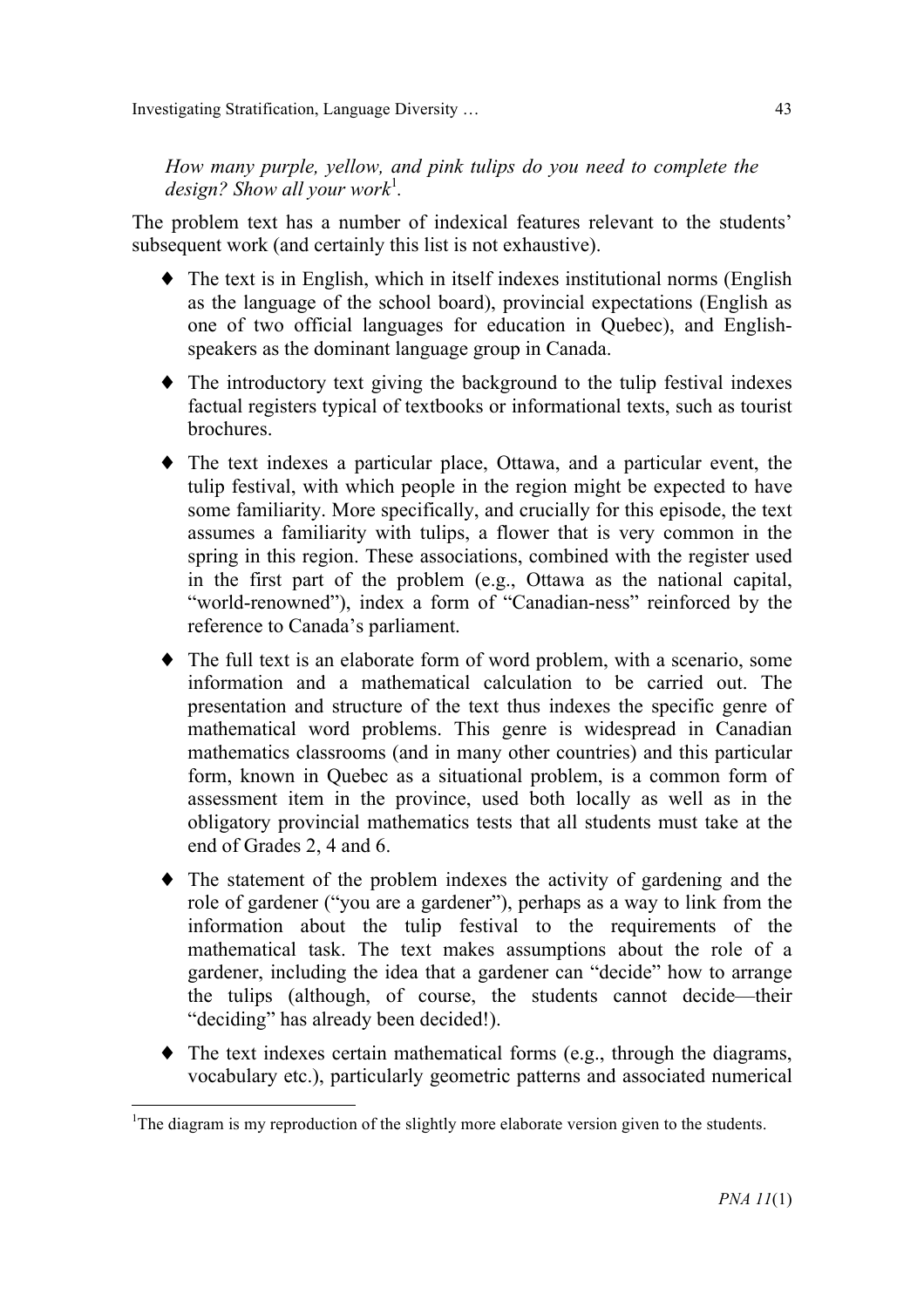sequences indicated by the diagram, which is set out in a clear left-right progression.

Thus the text indexes a nation, a region, an event, speakers of a language, a register, a genre, and, finally, some mathematics.

To begin work on the problem, I asked Curtis and Ben to read the problem to themselves and then initiated a discussion about the content<sup>2</sup>.

| RB:          | Okay (.) so what's it about?                                                                                                                                                                                      |
|--------------|-------------------------------------------------------------------------------------------------------------------------------------------------------------------------------------------------------------------|
| Curtis:      | Its about (.) world's biggest flower=I don't know.                                                                                                                                                                |
| RB:          | Ottawa's biggest.                                                                                                                                                                                                 |
| Curtis:      | Tu (.) lip festival.                                                                                                                                                                                              |
| RB:          | Tulip festival (.) do you know any of those? (.) Do you know what a tulip<br>is? $[hm]$                                                                                                                           |
| Curtis:      | [Flower]                                                                                                                                                                                                          |
| RB:          | Flower right (.) have you ever seen a tulip?                                                                                                                                                                      |
|              | []                                                                                                                                                                                                                |
| Ben:         | $()$ It's white.                                                                                                                                                                                                  |
| RB:          | They are lots of different colours white ones red ones.                                                                                                                                                           |
| Curtis:      | Like a rose?                                                                                                                                                                                                      |
| RB:          | Yellow ones say again.                                                                                                                                                                                            |
| Curtis:      | Rose                                                                                                                                                                                                              |
| RB:          | No it's a bit different from a rose (.) roses yeah (.) tulips just come up in<br>the spring and have a nice flower for about two weeks (.) then they are<br>finished (.) there we go (.) let me see your picture. |
| Ben, Curtis: | [Laughter]                                                                                                                                                                                                        |
| RB:          | Have you seen flowers like that.                                                                                                                                                                                  |
| Ben:         | $^{\wedge}$ No $^{\wedge}$                                                                                                                                                                                        |
| Curtis:      | Yeah (.) in a store.                                                                                                                                                                                              |

It is apparent from this exchange that the two students have some trouble interpreting the introductory informational text in the way it was presumably intended. For them, "tulip" initially indexes something rather vague: a kind of flower—hey mention roses and, at another point, poppies. And while the text might be designed to index a place and an event, and by extension, some aspects of Canadian-ness, the two students do not make this connection. In this way, the

<sup>&</sup>lt;sup>2</sup> Transcript conventions: Short pauses are shown by (.), overlaps are shown by  $\beta$ , rising intonation is shown by?, emphasis is shown by bold type, and whispered speech is enclosed by  $\land$   $\land$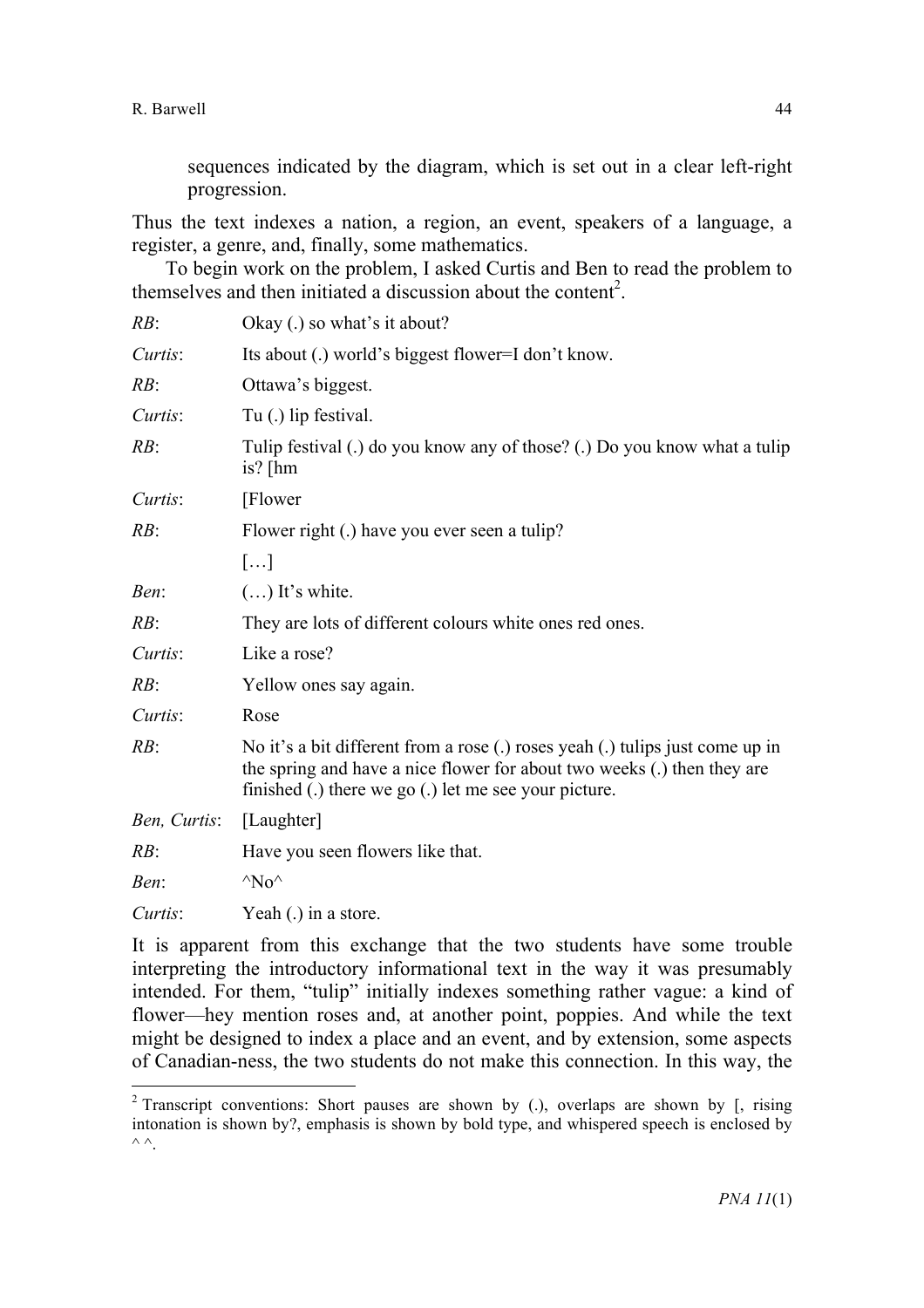text serves to alienate the students, since although they are aware that tulips are a relevant point in the text, the text indexes ideas and perspectives that they do not themselves share. In other words, the text operates on a provincial and national scale (through choice of language, cultural references, etc.) while Curtis and Ben's reference points are more local. They are thus positioned marginal to a mainstream view of Canada.

Our discussion, which continues in similar vein to clarify what "bulbs" are and what "a gardener" does, can be read as an encounter between different "speech types" (Bakhtin, 1981): those of the text, the students, and me. Over the next few minutes, the students work at the problem, interacting with the diagram. I recorded the following observations in a note prepared after that day's visit to Curtis and Ben's class.

*Ben moved first, drawing in rows of tulip bulbs in the boxes shown in the diagram. He did 5x5 in the first empty box and then moved on to the next box. Curtis looked at what he was doing and then did something similar. At some point, Curtis came up with a solution, fairly quickly. He just wrote three numbers at the bottom of the answer box. I didn't understand his solution but explained that he needed to explain how he worked it out. He wrote a sentence along the lines of "I added the tulips'―something quite general. So I said he needed to be more precise, to explain what calculation he did. At this point he explained to me verbally and I invited him to write it down. What struck me was that he had little trouble solving the problem, and that most of the time was spent on writing it down in an "acceptable" way.*

The fact that the two students are able to generate a solution to the mathematical problem represented by the diagram and the final problem statement suggests that they do relate to the mathematical pattern indexed by the diagram and are able to interact with it and, in particular, to extend it. At some level, then, there is some alignment in the forms of language (including graphic elements) used in this part of the text, and the students own linguistic repertoires. The way in which they express their solution and their reasoning, however, remains "local" (three numbers at the bottom of the answer box); that is, it makes sense to them but does not index more widespread forms of mathematical discourse. My notes record my observation that what the students found more challenging was writing their solution in an "acceptable" way. Of course, what is considered "acceptable" in this episode is largely determined by me based on my familiarity with mathematical discourse. That is, the students' efforts to produce an "acceptable" written solution are in part driven by my prompting. This point is also apparent in the audio-recording, including the following explicit formulation.

*RB*: You have to explain now that you've got these totals okay otherwise if somebody comes along and reads it they will wonder where the number comes from in these kinds of situational problems its quite important that you explain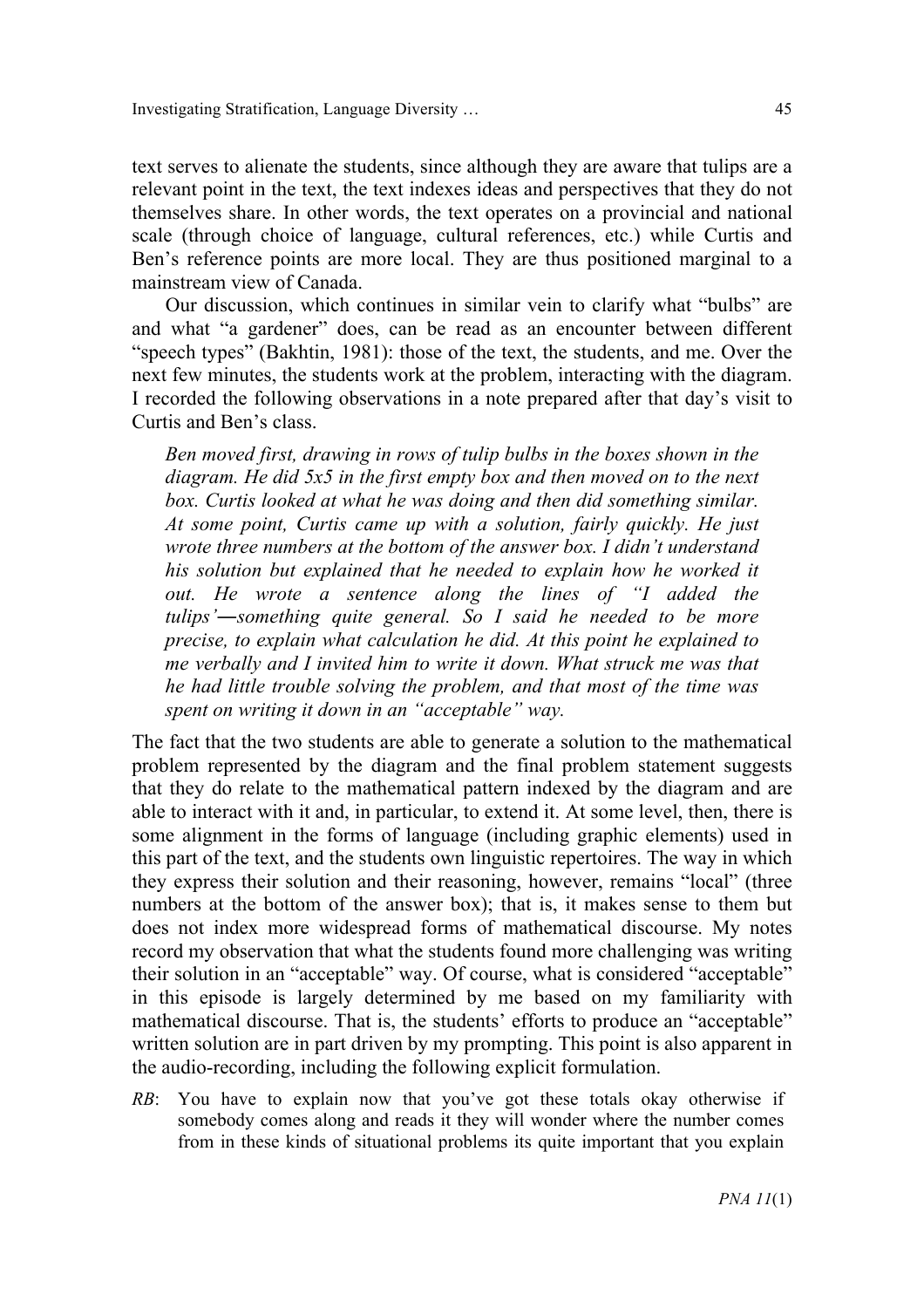somehow how you worked it out.

My instructions here indicate to the students that the goal (my interpretation of the goal of the task within its institutional context) is to write in a way that is interpretable to some kind of generalized "somebody" and within a generalised situation "these kinds of situational problems" (which are typically used as assessment items). I am, therefore, through indexing generalised readers with associated "assumed" expectations, invoking scale. Indeed, my remarks are a good example "scale jumping"Blommaert (2010). The students' linguistic productions (spoken and written) index their own locally developed forms; my intervention indexes language forms and communicational requirements associated with people (such as teachers) and situations (such as assessment) that are socially more widespread and more valued.

Working through this shift in scale takes effort, was quite laborious, and involved several additional scale-jumping invocations, particularly in relation to showing "all their work". Their interactions with me, including the following extract, indicate that this part of their work was quite challenging.

*RB*: So (.) that's a good beginning (.) but you need to explain like the calculations that you did (.) you need to say what kind of calculations you did.

*Curtis*: Times

- *RB*: Yup but precisely what did you times what did you add.
- *Curtis*: I timesed seven (.) times seven (.) six times (.)
- *RB*: Right right.

*Curtis*: Seven plus that's it.

- *RB*: So like when you worked out for purple.
- *Curtis*: I did five times five.

 $RR$ <sup>:</sup> Uhum

*Curtis*: Plus one.

*RB*: Right so I would write purple and then exactly what you just said.

The interaction between different speech types is particularly clear in this extract. My use of the word "need", twice, as well as the word "precisely", indexes expected mathematical ways of talking or writing and, indeed, implies they are a requirement. These additional examples of scale-jumping also serve to position the students' formulations as lacking in sufficient scale: By implication, the "good beginning" is constructed as insufficient (both what is good and what is acceptable is determined by RB, of course). In the above extract, moreover, Curtis's account makes use of relatively local forms of mathematical expression, particularly "times", rendered as a participle "timesed". My promptings, however, focus as much on how Curtis formulates his explanation as on its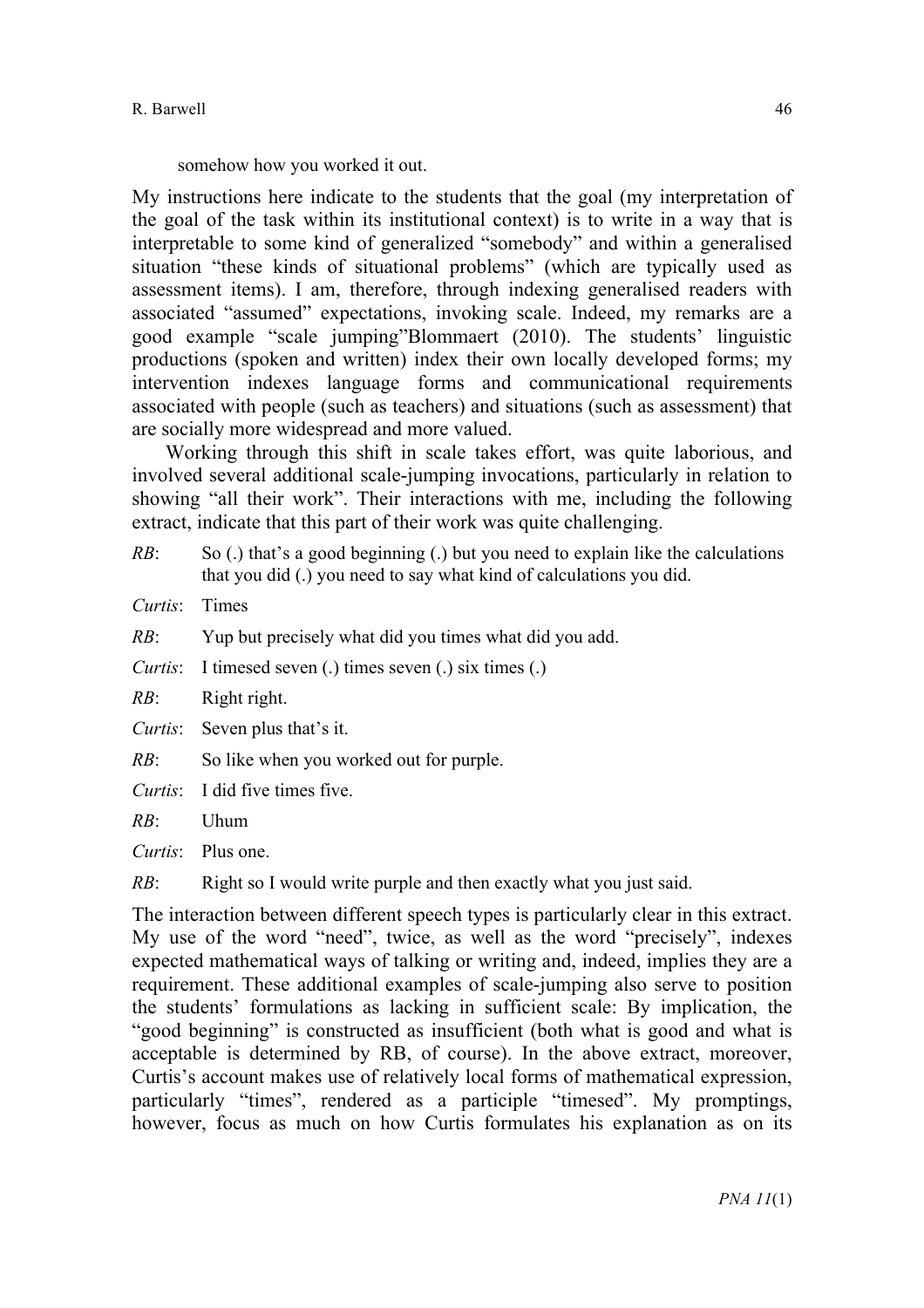Investigating Stratification, Language Diversity … 47

content. Hence, my suggestion that he must explain "the calculations" and then my subsequent drawing out of the details of these calculations index the discourse of mathematics in relation to the construction of an account of a solution. This aspect of mathematical discourse is perhaps more subtle than features like vocabulary. Curtis's eventual written work is shown in Figure 1 (bold type was printed in the problem booklet).

#### **Show all your work**:

Purple: I X  $5 \times 5 = 25$ Plus 1 witch is 26 Yellow: I did X  $6 \times 6 = 36 + 4 = 40$ Pink: I did X 7 x 7 =  $49 + 9 = 58$ 

**The number of tulips needed of each colour is**:

26 purple 40 yellow 58 pink

*Figure 1*. Curtis's eventual written work

Throughout this episode, then, my utterances index "acceptable" ways of talking and writing about mathematics; that is, ways of talking and writing about mathematics that are more widely recognised within a particular mathematical community. The scale-jumping more broadly indexes forms of English language educated discourse, institutional discourses and assessment discourses, through the preference for English and for particular forms of explicit reasoning. This scale-jumping also indexes the students' spoken and written formulations as falling outside of these broader discursive norms, and hence marginalise the students. Through the course of the episode, there is some convergence in the students' utterances towards more conventional mathematical language: For example, in the final version, Curtis includes an account of his choice of operation (multiplication, represented by X), and presents his calculations. Needless to say, there is little reciprocal convergence towards the students' forms of mathematical expression: The printed text cannot be modified and I only used words favoured by the students, such as "times" rather than "multiply" as part of the process of developing more standard mathematical accounts. My interventions often mark aspects of the students' expressions as needing development to be considered more mathematical. When I emphasise the need for an explanation of his calculation, for example, Curtis replies "times". My subsequent prompt "precisely what did you times what did you add" is an example of scale-jumping: It indicates that "times" is not sufficient as an explanation in mathematics and that more specificity is needed for the explanation to fit wider-scale norms of mathematical discourse.

The speech types involved in this episode reflect prevailing orders of indexicality. The students bring speech types from the periphery: Those of Cree-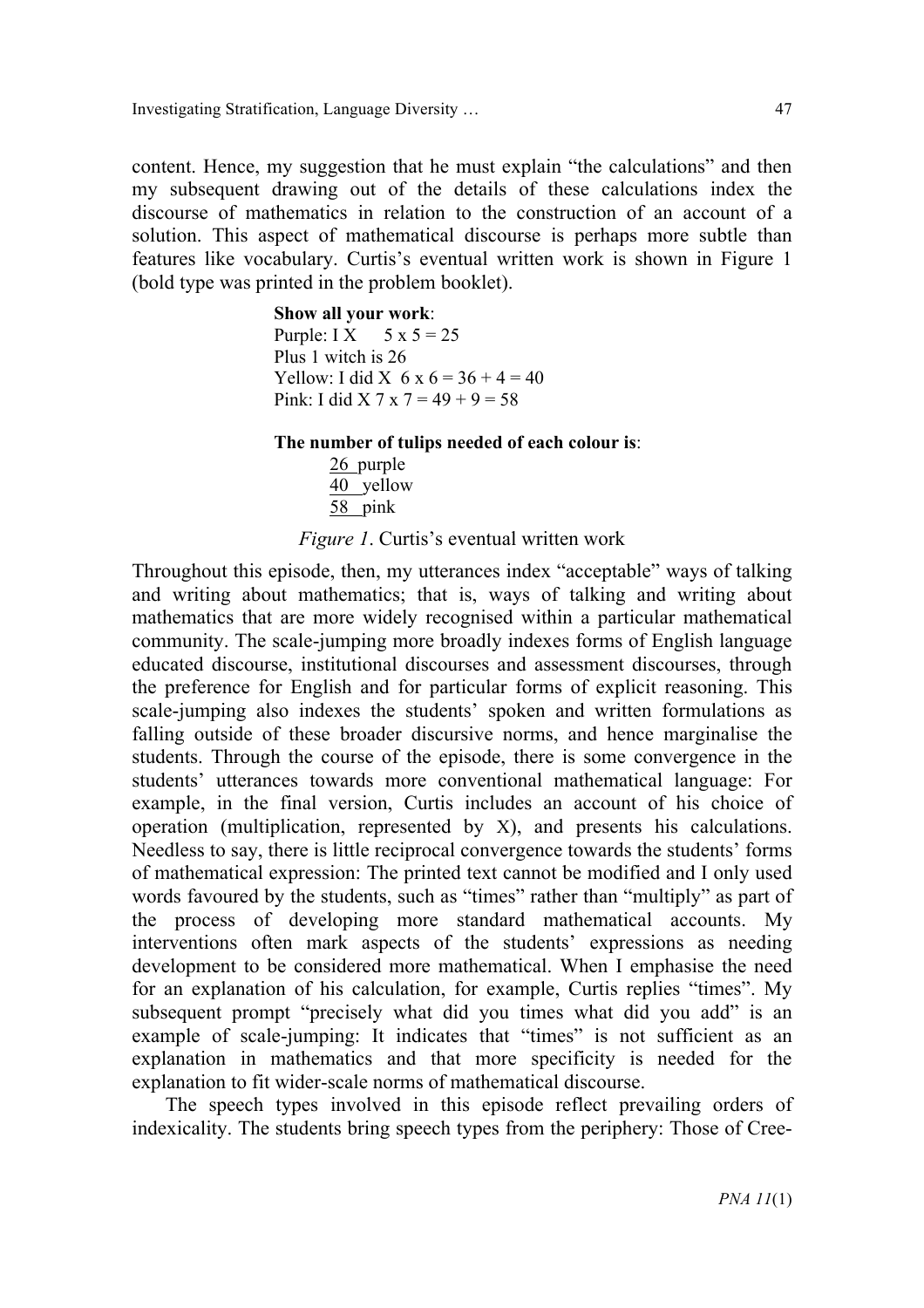speakers from James Bay for whom English is a second language. Their speech types also include local forms of mathematical language that make sense to the students, either individually or among themselves. The word problem text and I both deploy more authoritative speech types (a form of unitary language), where this authority comes from an indexing of assessment, of the requirements of the genre and of communicating one's work to a generalised other (someone). The heteroglossic encounter between the students, the word problem and me is filled with indexical complexity, but this complexity is ordered; the language of the encounter is stratified, with a hierarchy apparent in which local and peripheral speech types are less valued than more widely standardised forms of mathematical language.

## DISCUSSION AND CONCLUDING REMARKS

Previous research that seeks to examine the socio-political dimensions of language diversity in mathematics classrooms has had a couple of limitations. First, an analysis based on the notion of language-as-a-resource risks focusing attention more on the resources, and less on the socio-political dynamics of interaction. To be sure, such an analysis can be valuable and can highlight inequalities. In the above episode, a focus on resources could examine the resources used by the students, including features of the word problem genre, the diagram, each other's ideas, and so on. This kind of analysis can show how the students are able successfully to interpret the problem, find a solution and write up their thinking. Such demonstrations are important in order to counter deficit perspectives on second language or multilingual learners (see Moschkovich, 2009). Nevertheless, such an analysis can overlook the stratification that arises even in successful encounters with mathematics.

Second, much attention in socio-politically oriented research on language diversity in mathematics classrooms has focused on the specific issue of students' and teachers' choice of language. Planas and Setati-Phakeng (2014) argue that language-as-a-resource is a precursor to language-as-a-right and illustrate their point with examples from situations in which two languages are present and students and teachers take the opportunity to use them. For example, specific words may be translated. In these examples, using more than one language "as a resource" can be seen as part of a possible movement towards the use of students' languages as a right. Language diversity, however, does not always mean that students are able to use more than one language. In Curtis and Ben's class, for example, the teacher does not speak Cree. While the idea that the students should have the right to use Cree in their mathematics class is reasonable, and in fact they often do speak Cree (see Barwell, 2014b), the actual conditions of their classroom place severe limitations on the actualisation of such a right. Put more plainly, code-switching, while tolerated, is a marginal practice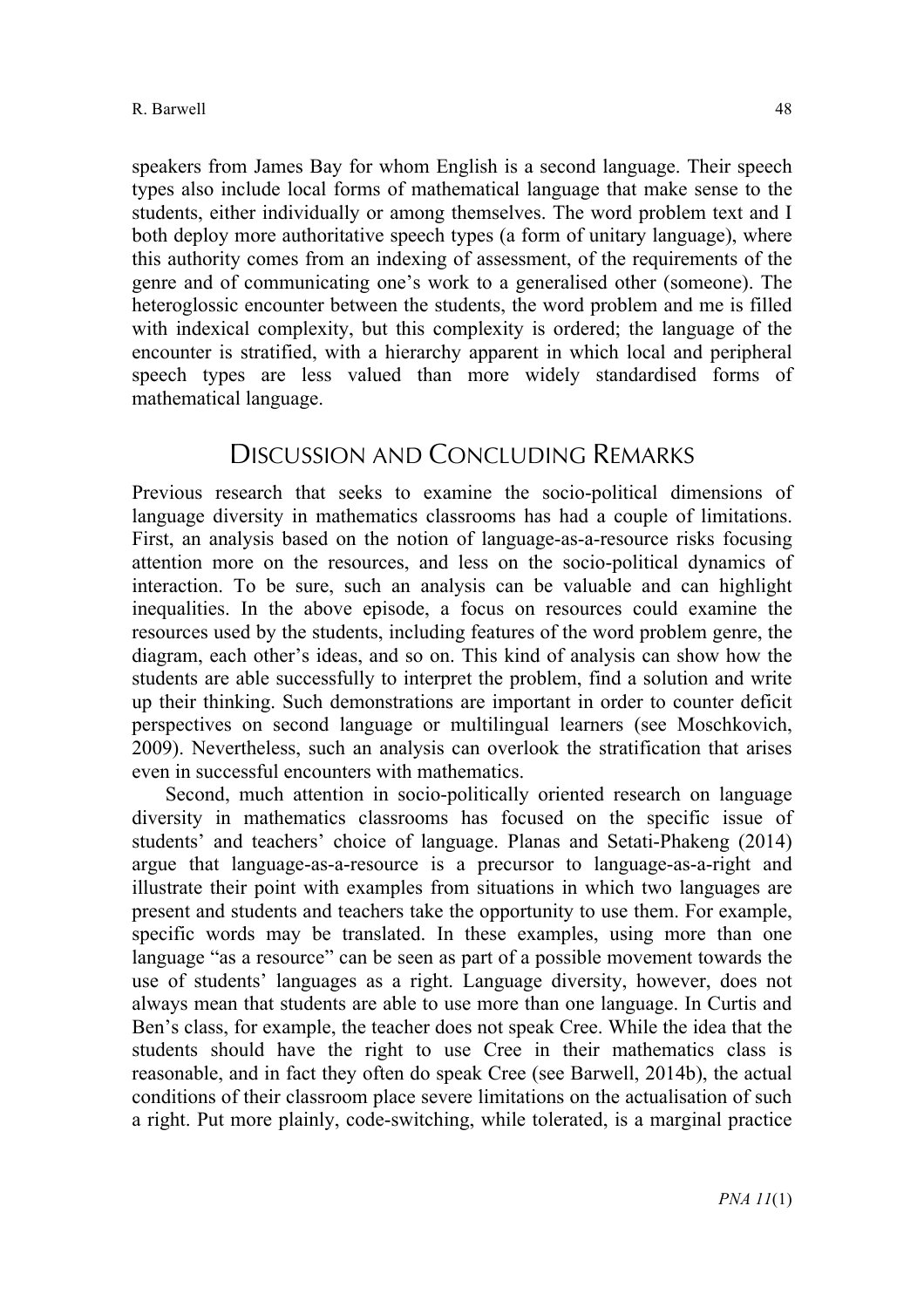in this classroom and those of many bilingual or multilingual students around the world. There is a clear need, therefore, for research to focus on a wider range of issues, beyond that of which language(s) students and teachers should use in mathematics.

The theoretical sociolinguistic ideas I have proposed provide some valuable tools with which to address some of these drawbacks. The concept of heteroglossia highlights the way specific localised utterances in the classroom are linked to broader, stratified, social patterns, whatever language or combination of languages are used. The concept of indexicality facilitates a detailed analysis of this stratification as it plays out in the classroom and makes possible an analysis that links the detail of specific moments of interaction with wider social patterns of marginalisation and stratification. Indeed, it can make visible stratification that occurs even where only one language is used. Finally, the concept of scalejumping provides a way to identify particular moments in which stratification is produced, such as when teachers explicitly encourage or require students to adopt widely used "standard" forms of language or mathematical discourse.

It is important to understand here that indexicality and stratification are intrinsic features of human interaction. Hence, analyses such as the example with which I have illustrated this paper will not lead to the identification of ways in which to eliminate stratification. Indeed, indexicality is a valuable feature of language, making possible many aspects of interpretation. Blommaert (2010) distinguishes between the indexical order, which refers to the patterns of language that allow us to recognise references to particular groups, activities or situations, and orders of indexicality, which refers to the stratification of language and is implicated in processes of marginalisation. It is through the indexical order that Curtis and Ben recognise a mathematical word problem *as* a mathematical word problem, for example, and are able to work on it and find a solution. Mathematics classroom interaction depends on indexical order to maintain organised forms of mathematical interaction. It is the ordering of indexicalities that is linked to stratification and marginalisation. The ordering of indexicalities means that some forms of language use are socio-politically connected with successful, desirable or powerful people, while others are positioned negatively. In Curtis and Ben's class, much of their repertoire of language practices, such as talking about their mathematical thinking in Cree are not simply under-valued; they are constructed as indexing socially "less good" ways of talking about mathematics. Unfortunately, there is no neat way to decouple these the indexical order from orders of indexicality. Nevertheless, the theoretical ideas I have set out in this paper offer a way forward for research on socio-political dimensions of language diversity in mathematics classrooms. In particular, they provide tools with which to examine the local production of wider social patterns of marginalisation arising in the context of language diversity.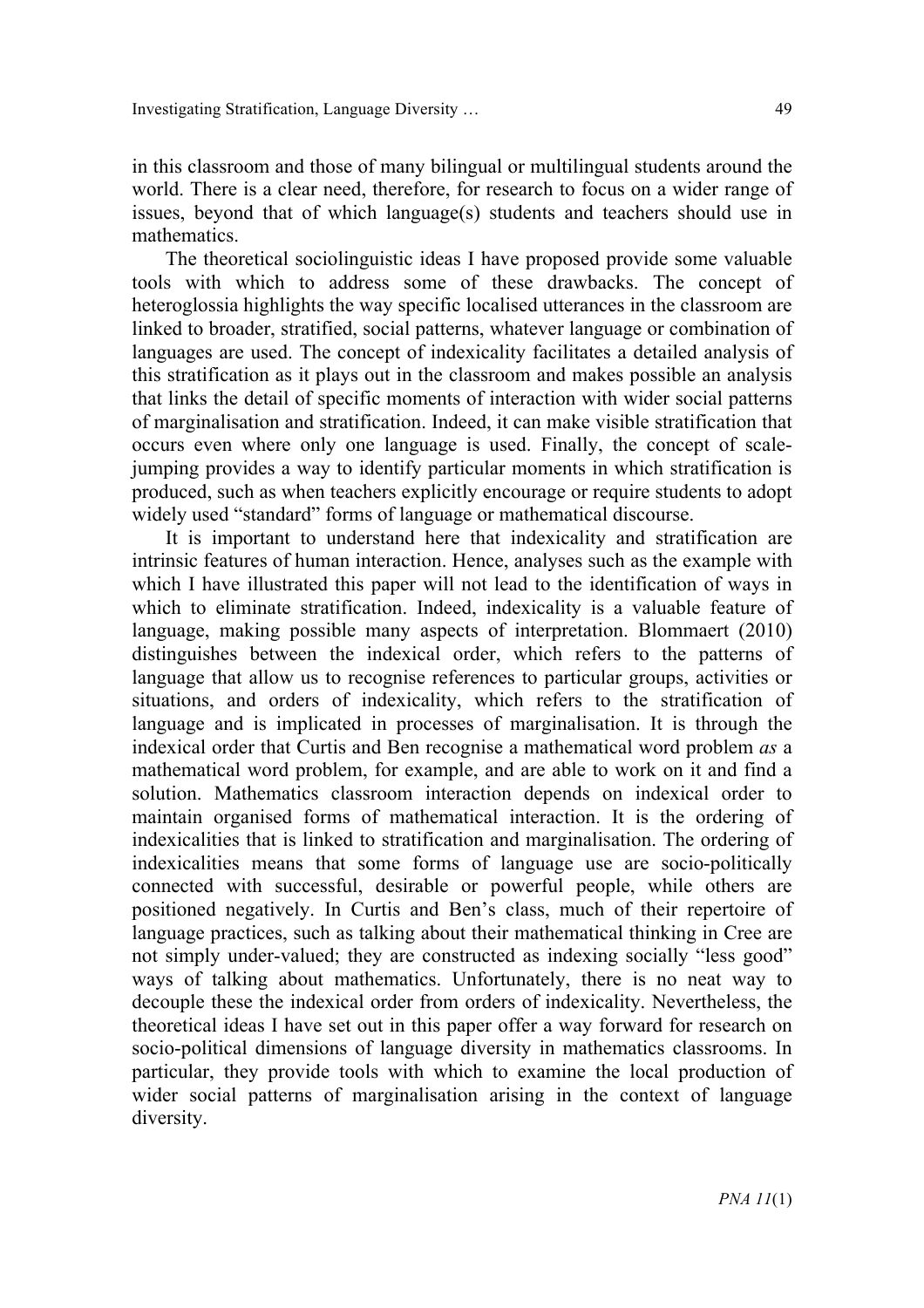#### **Acknowledgments**

The project referred to in this paper was funded by the Social Science and Humanities Research Council of Canada, Grant 410-2008-0544. I am grateful to the school and students for their generous participation. The transcription was prepared by Jennifer Chew Leung.

### **REFERENCES**

- Adler, J. (2001). *Teaching mathematics in multilingual classrooms*. Dordrecht, The Netherlands: Kluwer.
- Bailey, B. (2007). Heteroglossia and boundaries. In M. Heller (Ed.), *Bilingualism: A social approach* (pp. 257-274). Basingstoke, United Kingdom: Palgrave Macmillan.
- Bakhtin, M. M. (1981). *The dialogic imagination: Four essays*. Austin, TX: University of Texas Press.
- Barwell, R. (2003). Patterns of attention in the interaction of a primary school mathematics student with English as an additional language. *Educational Studies in Mathematics, 53*(1), 35-59.
- Barwell, R. (Ed.) (2009). *Mathematics in multilingual classrooms: Global perspectives*. Bristol, United Kingdom: Multilingual Matters.
- Barwell, R. (2012). Heteroglossia in multilingual mathematics classrooms. In H. Forgasz & F. Rivera (Eds.), *Towards equity in mathematics education: Gender, culture and diversity* (pp. 315-332). Heidelberg, Germany: Springer.
- Barwell, R. (2014a). Language background in mathematics education. In S. Lerman (Ed.), *Encyclopedia of mathematics education* (pp. 331-336). Dordrecht, Netherlands: Springer.
- Barwell, R. (2014b). Centripetal and centrifugal language forces in one elementary school second language mathematics classroom. *ZDM, 46*(6), 911-922.
- Barwell, R., Clarkson, P., Halai, A., Kazima, M., Moschkovich, J., Planas, N., …Villavicencio, M. (Eds.). (2016). *Mathematics education and language diversity: The 21st ICMI Study*. Cham, Switzerland: Springer.
- Blackledge, A., & Creese, A. (2009). Meaning-making as dialogic process: Official and carnival lives in the language classroom. *Journal of Language, Identity, and Education, 8*(3), 236-253.
- Blackledge, A., & Creese, A. (2010). *Multilingualism: A critical perspective.*  London, United Kingdom: Continuum.
- Blommaert, J. (2010). *The sociolinguistics of globalization*. Cambridge, United Kingdom: Cambridge University Press.
- Dawe, L. (1983). Bilingualism and mathematical reasoning in English as a second language. *Educational Studies in Mathematics, 14*(4), 325-353.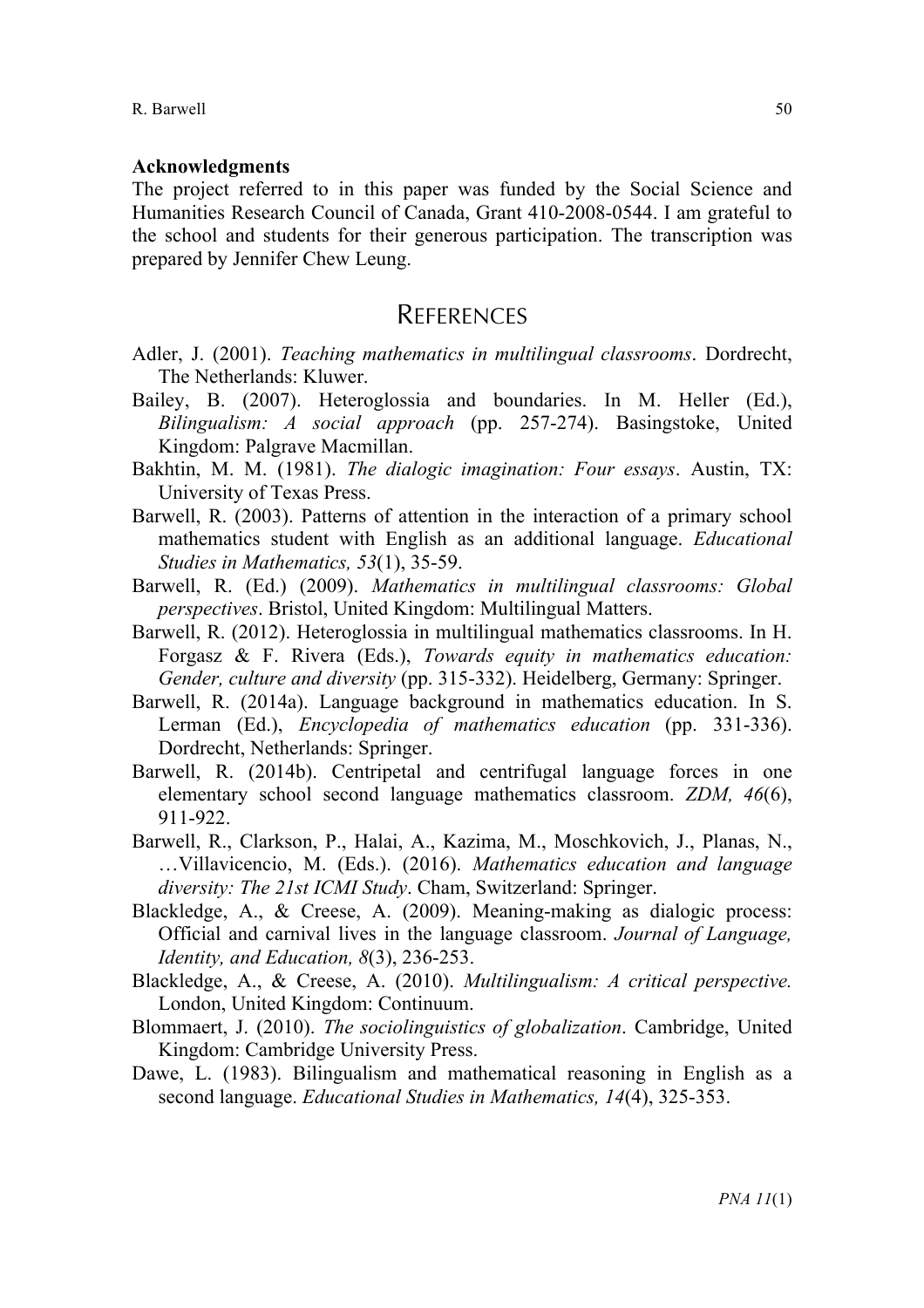- Gee, J. P. (1999). *An introduction to discourse analysis: Theory and method*. London, United Kingdom: Routledge.
- Halai, A., & Clarkson, P. (Eds.). (2016). *Teaching and learning mathematics in multilingual classrooms: Issues for policy, practice and teacher education*. Rotterdam, Netherlands: Sense.
- Khisty, L. L. (1995). Making inequality: Issues of language and meaning in mathematics teaching with Hispanic students. In W. Secada, E. Fennema, & L. B. Adajian (Eds.), *New Directions for Equity in Mathematics Education*  (pp. 279-297). Cambridge, United Kingdom: Cambridge University Press.
- Makoni, S. B., & Pennycook, A. (2007). Disinventing and reconstituting languages. In S. B. Makoni & A. Pennycook (Eds.), *Disinventing and reconstituting languages* (pp. 1-41). Clevedon, United Kingdom: Multilingual Matters.
- Moschkovich, J. (1999). Supporting the participation of English language learners in mathematical discussions. *For the Learning of Mathematics, 19*(1), 11-19.
- Moschkovich, J. N. (2009). How language and graphs support conversation in a bilingual mathematics classroom. In R. Barwell (Ed.), *Multilingualism in mathematics classrooms: Global perspectives* (pp. 78-96). Bristol, United Kingdom: Multilingual Matters.
- Norén, E. (2015). Agency and positioning in a multilingual mathematics classroom. *Educational Studies in Mathematics, 89*(2), 167-184.
- Planas, N. (2011). Language identities in students' writings about group work in their mathematics classroom. *Language and Education, 25*(2), 129-146.
- Planas, N., & Civil, M. (2013). Language-as-resource and language-as-political: Tensions in the bilingual mathematics classroom. *Mathematics Education Research Journal, 25*(3), 361-378.
- Planas, N., & Setati, M. (2009). Bilingual students using their languages in the learning of mathematics. *Mathematics Education Research Journal, 21*(3), 36-59.
- Planas, N., & Setati-Phakeng, M. (2014). On the process of gaining language as a resource in mathematics education. *ZDM, 46*(6), 883-893.
- Ruiz, R. (1984). Orientations in language planning. *NABE Journal*, *8*(2), 15-34.
- Setati, M. (2005). Teaching mathematics in a primary multilingual classroom. *Journal for Research in Mathematics Education, 36*(5), 447-466.
- Setati, M. (2008). Access to mathematics versus access to the language of power: The struggle in multilingual mathematics classrooms. *South African Journal of Education, 28*, 103-116.